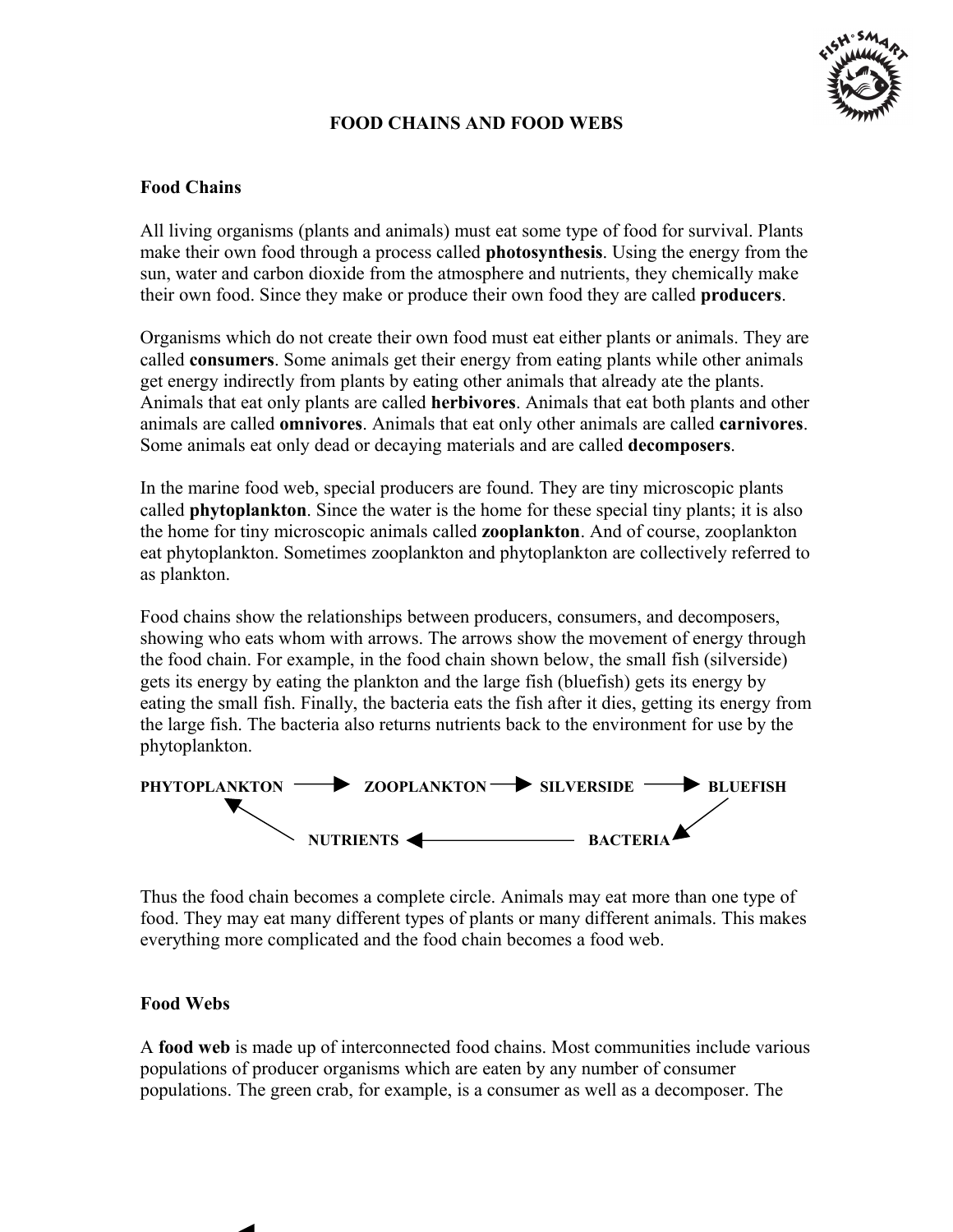

crab will eat dead things or living things if it can catch them. A secondary consumer may also eat any number of primary consumers or producers. This non-linear set of interactions which shows the complex flow of energy in nature is more easily visualized in the following diagram.

In a food web nutrients are recycled in the end by decomposers. Animals like shrimp and crabs can break the materials down to detritus. Then bacteria reduce the detritus to nutrients. Decomposers work at every level, setting free nutrients that form an essential part of the total food web.

# **ENERGY LOSS IN THE FOOD CHAIN AND FOOD WEB**

In a food chain, energy is lost in each step of the chain in two forms: first by the organism producing heat and doing work, and second, by the food that is not completely digested or absorbed. Therefore, the food web depends on a constant supply of energy from producers and nutrients that are recycled by the decomposition of organisms.

As food is passed along the food chain, only about 10% of the energy is transferred to the next level. For example, 10% of the energy phytoplankton received from the sun can be used by zooplankton at the next level. From one level to the next about 90% of the energy used by the previous level is lost. This means that there has to be a lot more organisms at the lower levels than at the upper levels. The number of organisms at each level makes a pyramid shape and is called a food pyramid. To better understand this energy loss, it is helpful to look at a food pyramid.

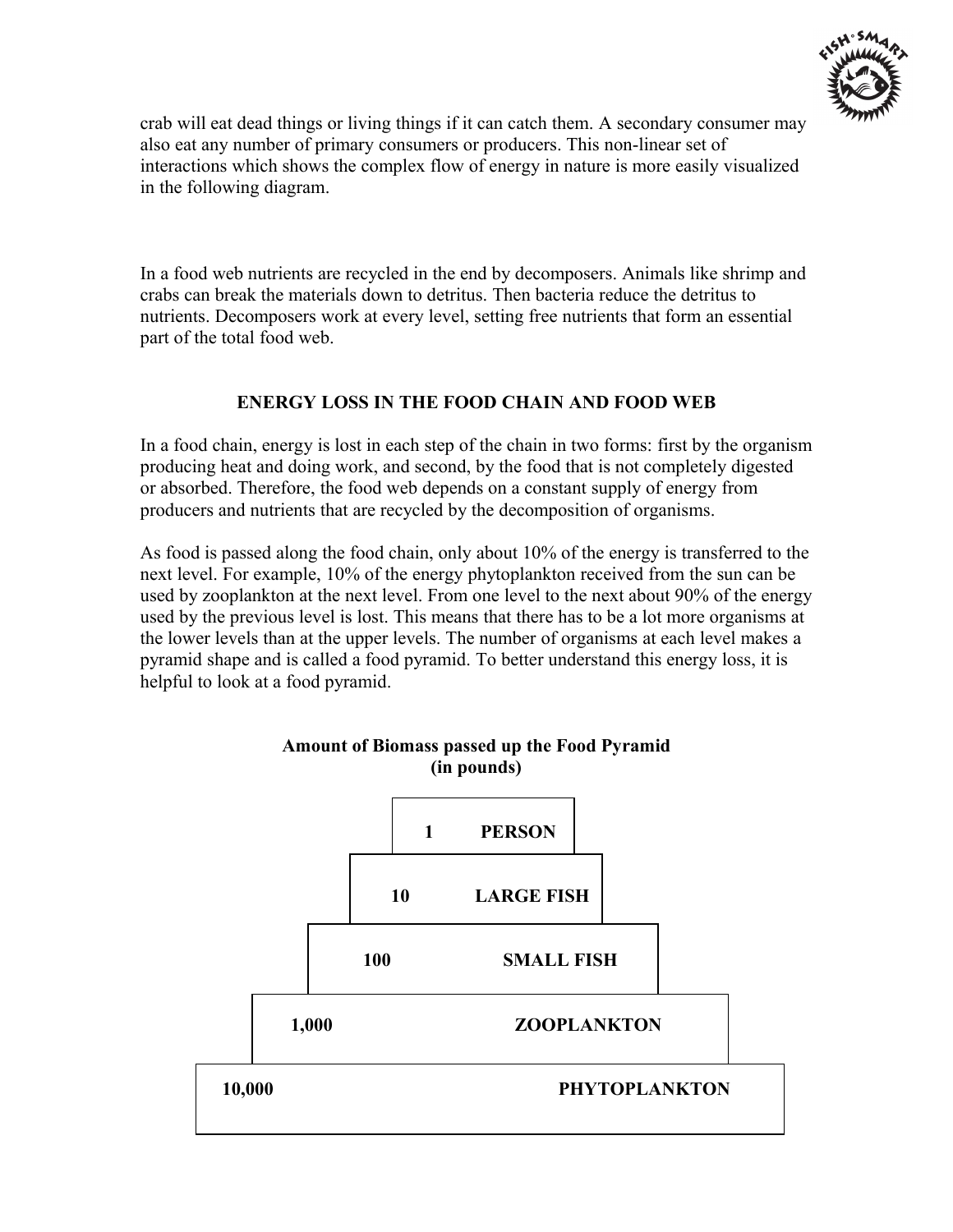

Organisms at the broader base of the pyramid are greater in number than those at the top. There is, for example, a greater number of phytoplankton than zooplankton and more zooplankton than small fish, etc.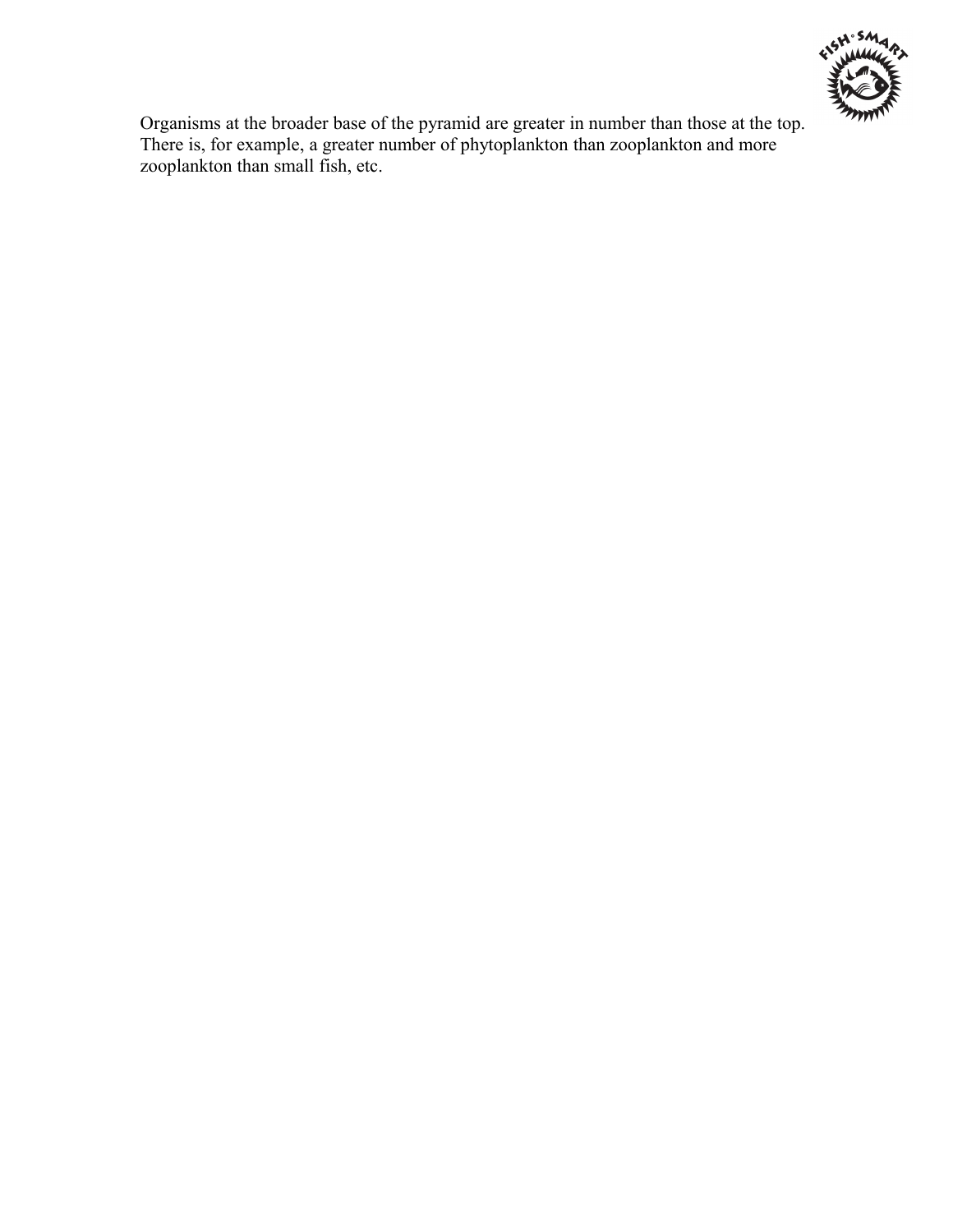

## **PRODUCERS, CONSUMERS AND DECOMPOSERS**

## **OBJECTIVES:**

- 1. Students will learn the concepts of producers, consumers, decomposers and food web.
- 2. Students will show that they understand the concepts by completing the following worksheet.

# **MATERIALS:**

- 1. Producers, Consumers and Decomposers student worksheet
- 2. Diagram of marine food web
- 3. Producers, Consumers and Decomposers teacher answer sheet
- 4. Pencils

# **PROCEDURE:**

- 1. Introduce or review the concepts and vocabulary for food chains and food webs.
- 2. Pass out the sheets for students to complete.
- 3. Discuss the answers.

## **Connections to the Massachusetts Curriculum Frameworks in Science and Technology/Engineering (May 2001)**

### **Grades 3 - 5**

| <b>Strand</b>    | <b>Learning Standard</b>                                                                                       |
|------------------|----------------------------------------------------------------------------------------------------------------|
| Life Science     | 11. Describe how energy derived from the sun is used                                                           |
|                  | by plants to produce sugars (photosynthesis) and is<br>transferred within a food chain from producers (plants) |
|                  | to consumers to decomposers.                                                                                   |
| Physical Science | Give examples of how energy can be transferred from                                                            |
|                  | one form to another.                                                                                           |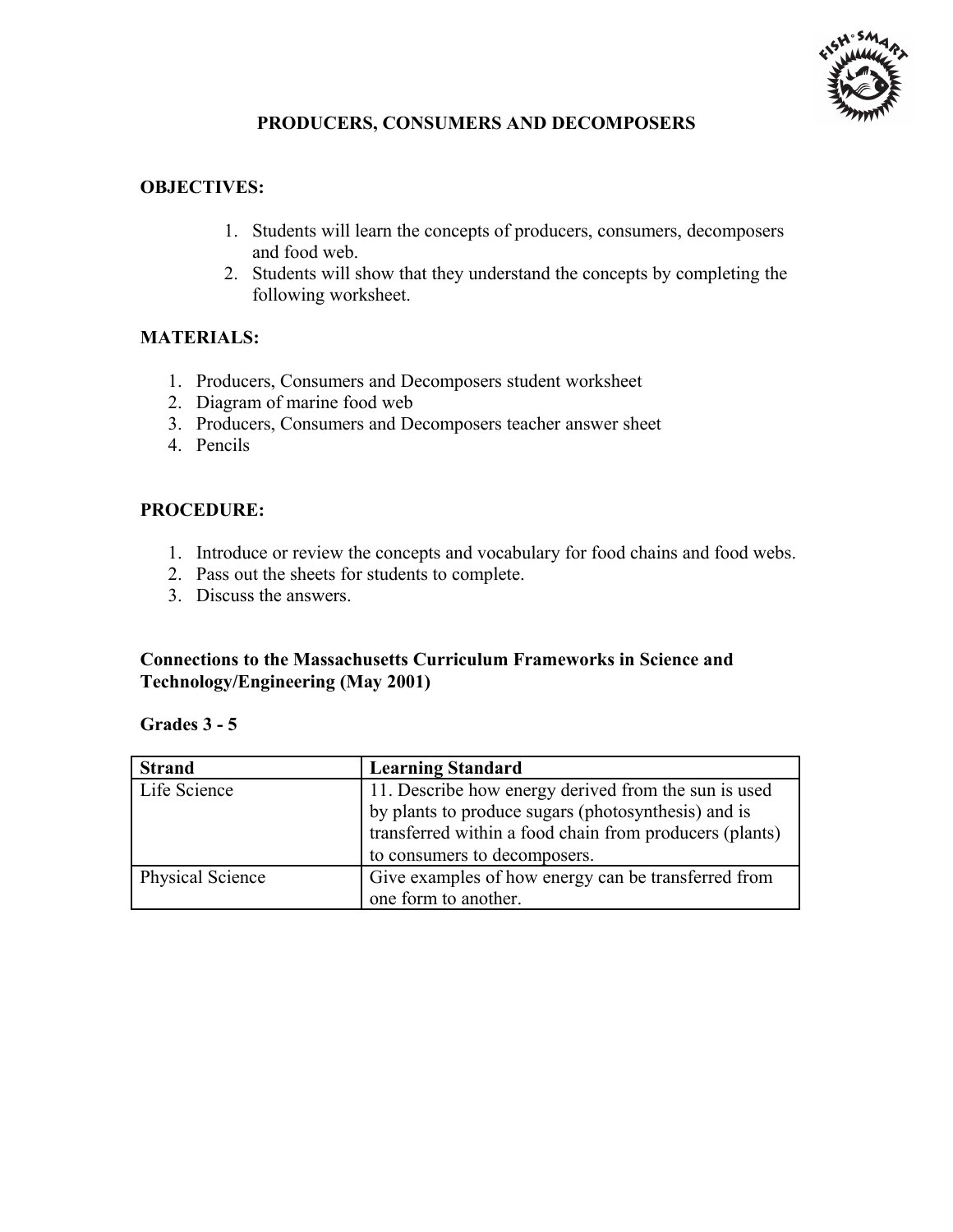

# **PRODUCERS, CONSUMERS AND DECOMPOSERS**

Name: Date: Date: Date: Date: Date: Date: Date: Date: Date: Date: Date: Date: Date: Date: Date: Date: Date: Date: Date: Date: Date: Date: Date: Date: Date: Date: Date: Date: Date: Date: Date: Date: Date: Date: Date: Date:

1. In each of the following lists, one organism does not belong because it eats different types of food than the other organisms in the list. Cross off the organisms that does not belong and then label the list as producers, herbivores, carnivores, omnivores, or decomposers.

## List A: **Carnivore** List B: **Producer**

Minnow seaweed Sea bass marsh grass Herring gull eel grass

Zooplankton beach fleas Canada goose phytoplankton Periwinkle bacteria Grass shrimp Phytoplankton

2. A producer is

3. A consumer

4. A decomposer is.

Green crab phytoplankton Algae ribbed mussel

## List C: **Herbivore** List D: **Decomposer**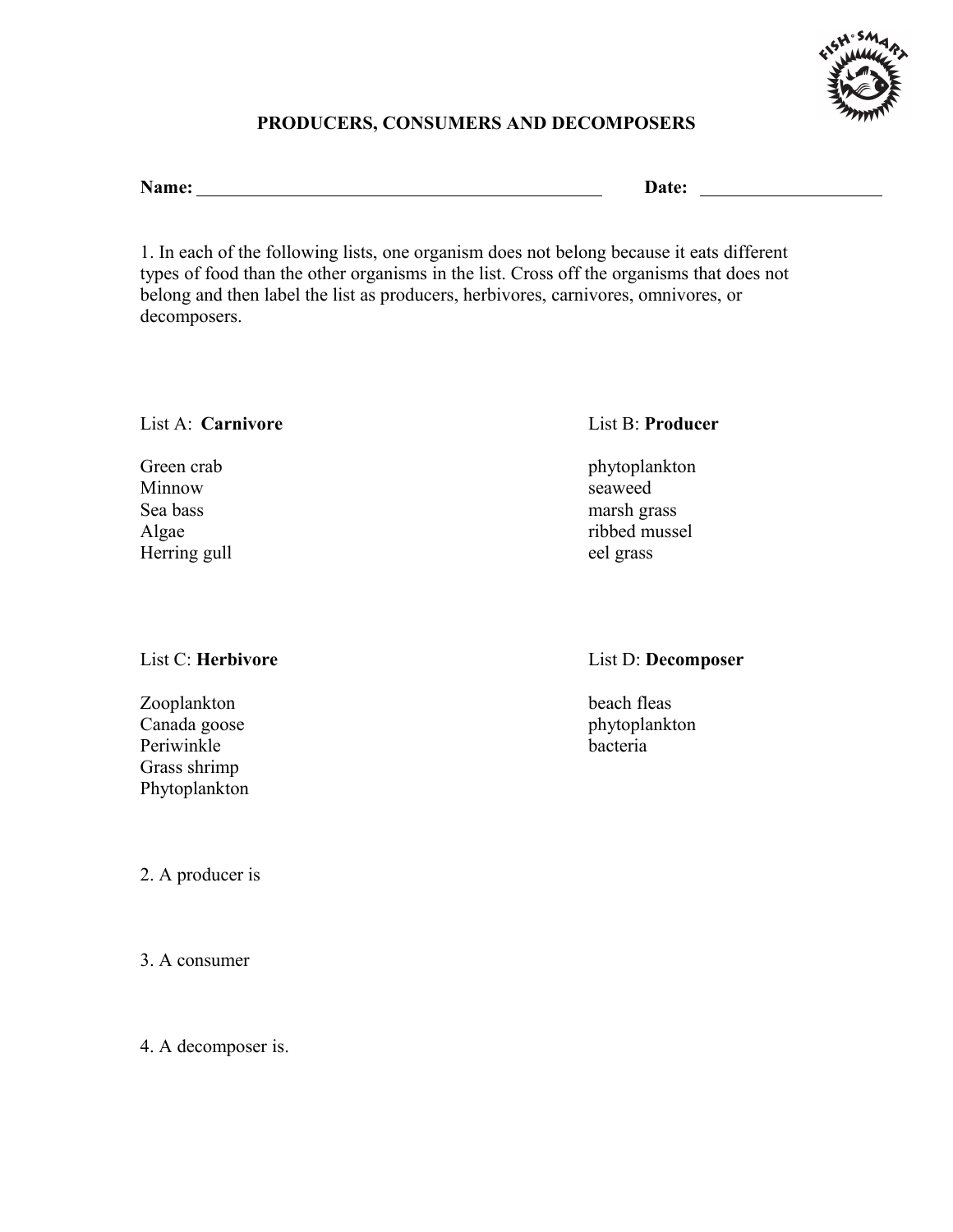

5. Using some of the organisms from questions 1, create a food web on the back of this paper.